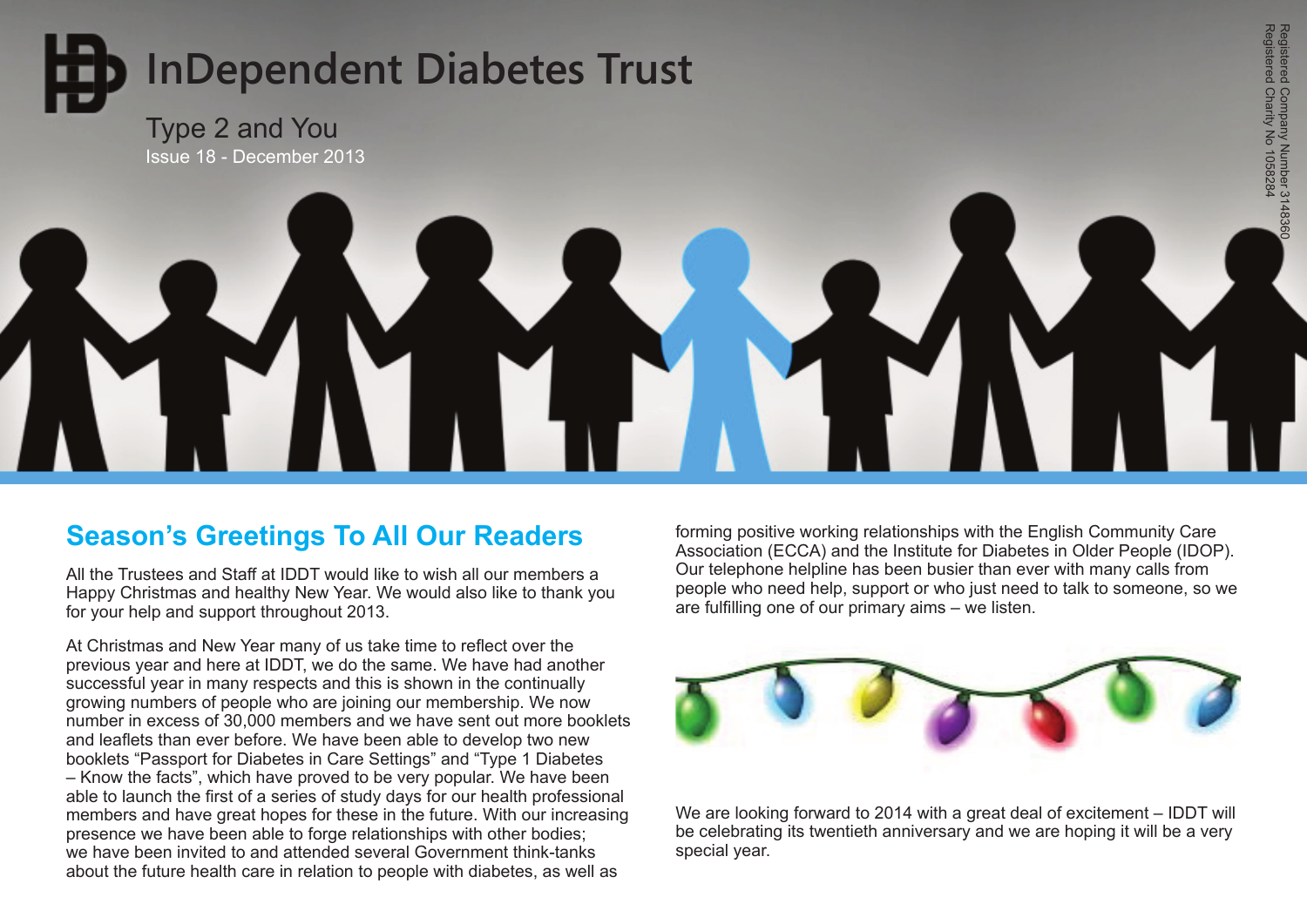In this issue we will be running our usual Christmas Tips article, as for many of our readers this may be the first Christmas they have had since diagnosis. For those of you have been diagnosed longer, you will know how difficult this time of year can be, and for you, we have included some new recipes for you to try. As well as the Christmas Tips we have articles on a new insulin, Tresiba, as well as the some of the various tests used to diagnose diabetes.

...........................................

# **Victoza and Byetta – An Update**

In the last issue of Type 2 and You we reported on the health concerns surrounding the use of Victoza and Byetta and that the medicines were being investigated by the European Medicines Agency (EMA). The EMA's Committee (CHMP) has now issued statements regarding the use of Victoza, Byetta and Bydureon ( a class of medicines known as GLP-1) and we thought it only fair to publish them.

The Committee has concluded that presently available information does not confirm recent concerns over an increased risk of adverse pancreatic events – pancreatic cancer and pancreatitis, although a small but significant number of cases of pancreatitis have been reported. They go on to say that all these medicines already carry warnings.

This is not terribly re-assuring, as the link cannot be ruled out and more evidence is required. Several studies are planned or are ongoing, which are aimed at increasing the ability to understand and quantify risks associated with these medicines, including the occurrence of pancreatitis and pancreatic cancer.

The medicines included in the studies are: Byetta, Bydureon (exanatide), Victoza (liraglutide), Lyxumia, Efficib, Januvia, Janumet (sitagliptin), Onglyza (saxagliptin), Jentadueto, Trajenta (linagliptin), Eucreas, Galvus (vildagliptin). This list is not exhaustive.

## **Tests to Diagnose Type 2 Diabetes**



The aim of this article is to clear up some of the confusion surrounding the various tests used to diagnose type 2 diabetes. Very often people do not understand the different types of tests used and the different circumstances under which each is used.

#### **Fasting Glucose Test (FGT)**

The Fasting Glucose Test (FGT) is a simple test performed after several hours of fasting. It is usually performed in the morning as this gives the body adequate time to fast. People having the test are advised not to have anything to eat or drink, except water, for 8-10 hours before the test. The test takes the form of a blood test with a sample taken by pricking the finger. The test results can be seen in the table at the end of this article. For the purposes of this article, impaired glucose tolerance is a form of pre-diabetes.

## **Oral Glucose Test (OGT)**

This is a more substantial test for diabetes, pre-diabetes and/or insulin resistance. It is usually carried out when a fasting glucose test has given an indication of either diabetes or impaired glucose tolerance. People are asked to take a glucose drink and then their blood glucose levels are checked every half hour for the next two hours or just simply once after two hours. Because the test takes such a long time it is a good idea to take some reading material. If the results fall within the IGT range then it is likely that you will be advised to make some lifestyle changes and you may be given some medication to help lower your blood glucose levels. If the results fall within the diabetic range then it very likely that you will be given medication to lower your blood glucose levels.

## **HbA1c Test**

The HbA1c test measures the amount of 'glycated' heamoglobin in the blood. As the body metabolises sugar, small amounts of glucose 'stick' to the haemoglobin, forming a glycated heamoglobin molecule. By measuring the amount of glycated heamoglobin in the blood, it can be determined, on average, how much sugar there has been in the blood over the last 8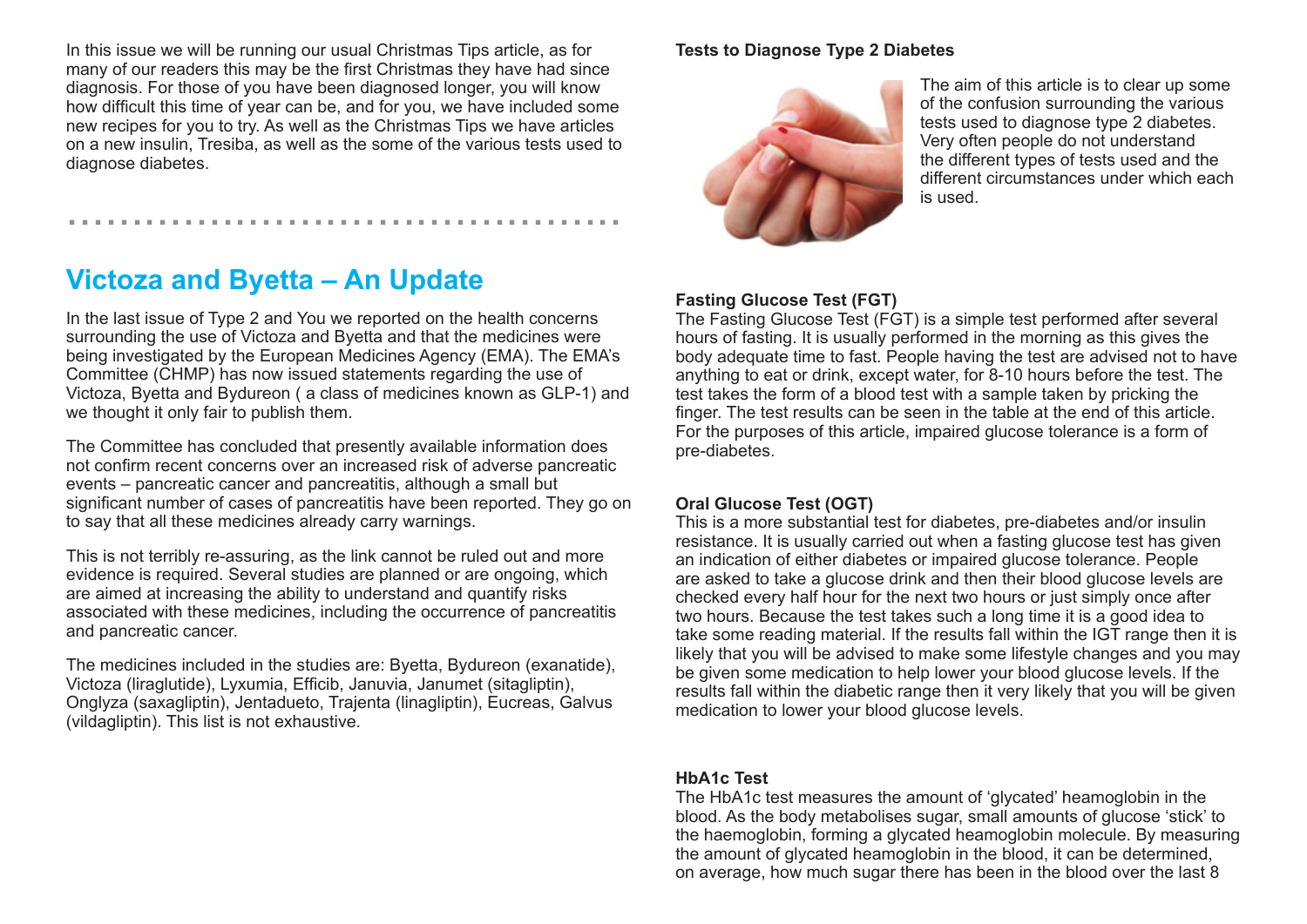to 12 weeks. The test is carried out by taking a blood sample from the arm which is then used to produce a reading. If the results are above 42 mmol/ mol then it is likely that you will be advised to make some lifestyle changes and/or prescribed medication. The HbA1c test is being used increasingly to diagnose

|                               | <b>FGT</b>                         | OGT (mmol/l)       |                | HbA1c (mmol/           |
|-------------------------------|------------------------------------|--------------------|----------------|------------------------|
|                               | (mmol/l)                           | After<br>fasting   | After 2 hours  | mol)                   |
| People<br>without<br>diabetes | $6.0$ and<br>below                 | $6.0$ and<br>below | 7.8 and below  | 42                     |
| People<br>with IGT            | <b>Between</b><br>$6.1$ and<br>6.9 | 6.0 to 7.0         | 7.9 to 11.0    | Between 42<br>and $47$ |
| People<br>with<br>diabetes    | $7.0$ and<br>above                 | $7.0$ and<br>above | 11.0 and above | 48 and above           |

**New insulin on the market – Tresiba (Insulin Degludec) - NICE issues Evidence Summaries for Type 2 diabetes**

...........................................

#### **NICE Evidence Summary**

NICE Evidence summaries are not NICE Guidance but provide summaries of key evidence for selected new medicines that are considered to be of significance to the NHS to provide useful information for those working in the NHS when a new medicine becomes available.

NICE has now issued evidence summaries for the new insulin, Tresiba,for Type 2 diabetes in adults over 18 years. Tresiba is a long-acting insulin analogue available in 2 strengths: 100units/ml and 200 units/ml. It is a once daily injection with a minimum of 8 hours between injections. It is more expensive than all other long-acting insulins - 5×3 ml cartridges and

5×3 ml pre-filled pen [both 100 units/ml] are £72.00 and 3×3 ml pre-filled pen [200 units/ml] is £86.40. NICE recommends that the cost should be taken into account when prescribing decisions are made.

# **Type 2 diabetes: Tresiba**

The NICE guidance on the treatment of Type 2 diabetes [Clinical guideline 87] recommends that the long-acting insulin analogues, Lantus and Levemir, can be considered in some limited circumstances, for example in people who need assistance from a carer or healthcare professional to inject their insulin, or in people whose live are restricted by recurrent symptomatic hypoglycaemia. Tresiba will be included in the updated guidance. NICE also says that the high cost of Tresiba needs to be taken into account.

# **Key points from the Evidence Summary**

- It is non-inferior to Lantus (insulin glargine) in terms of glycaemic control.
- It reduced HbA1cs by about 1.1% [12mmol/mol] over 12 months.
- There are statistically significant lower rates of some, but not all.
- measures of hypoglycaemia, particularly night hypos. [Between 0.02 and 2.5 episodes per patient per year]
- There are no published studies with a year's information comparing Tresiba with Humulin I, Insuman Basal, Insulatard, (NPH (isophane) insulin) and none that measure patient-oriented efficacy outcomes.

The full Evidence Summary can be found by visiting: **http://publications.nice.org.uk/esnm25-type-2-diabetes-insulindegludec-esnm25**

# **Safety for both Type 1 and Type 2 diabetes**

The MHRA has issued advice to minimise the risk of medication errors associated with the higher strength, 200 units/ml formulation. The dosecounter window of the pen device shows the number of units, irrespective of strength, therefore, no dose conversion is needed.

...........................................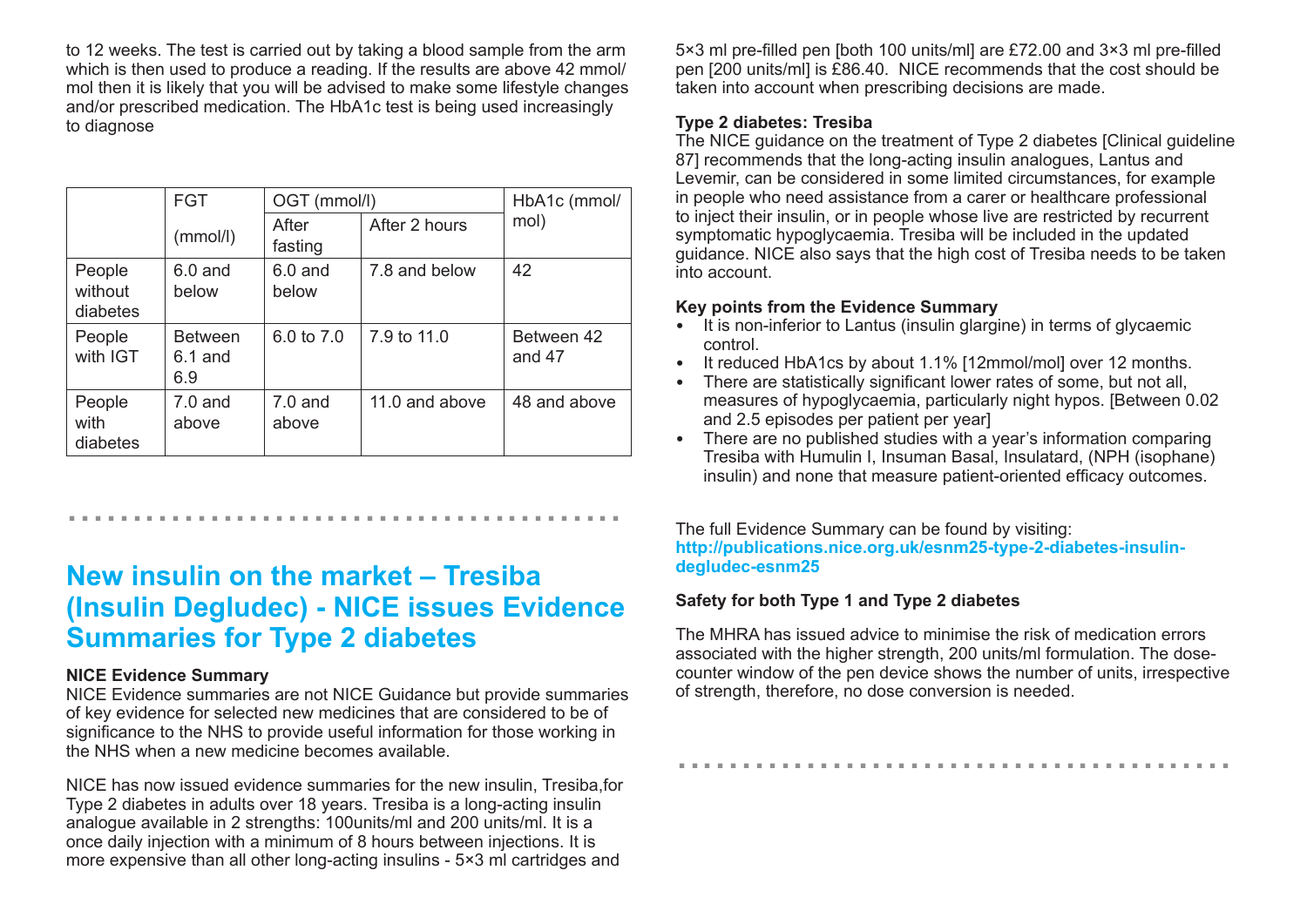# **Christmas Tips**

Christmas is a mixture of many things – presents, excitement for children [and adults] and a busy time for everyone. But if you or a member of your family has diabetes, Christmas can be a worrying and stressful time too, especially if this is your first time with diabetes. Celebrating Christmas is not just a time for presents but also about food! We all eat a lot more than we should and we tend to eat much more of the sort of food that is not exactly ideal for children or adults with diabetes. It doesn't matter whether you are taking insulin for Type 1 or Type 2 diabetes or tablets for Type 2, you can't take a day off from it but it is important to remember that it is a time to be enjoyed with family and friends.

# **Christmas dinner - cutting calories and carbs but not the enjoyment By Dr Mabel Blades, Consultant Dietitian**



Christmas is a time for celebration and enjoying lovely food. Many people go out to several functions at this time of year when a Christmas dinner is offered.

Here are some ideas for how to cut calories and carbohydrate in an easy way. All calculations have been based on average portion sizes, so if you eat large ones then the calories and carbohydrate will add up even more.

## **Traditional dinner**

Portion of roast turkey, chipolata wrapped in bacon, stuffing, roast potatoes, brussel sprouts and gravy Christmas pudding and brandy butter Mince pie 3 small glasses of wine 123g carbohydrate, 83g fat, 33.6g saturated fat and 4g salt, 1736kcal

#### **Traditional dinner with a few reductions - saves over 300 calories**

Portion of roast turkey, chipolata wrapped in bacon, stuffing, roast potatoes, brussel sprouts and gravy Christmas pudding and custard made with skimmed milk Mince pie

2 small glasses of wine but drunk as 3 glasses as a spritzer 145g carbohydrate, 51g fat, 13.0g saturated fat and 3.7g salt, 1450kcal (Note the carbohydrate increases as the milk in the custard has more carbohydrate than the brandy butter but less calories and fat.)

#### **Traditional dinner with no mince pie or wine saves a further 400 calories and halves the amount of fat**

Portion of roast turkey, chipolata wrapped in bacon, stuffing, roast potatoes, brussel sprouts and gravy Christmas pudding and custard made with skimmed milk 114g carbohydrate, 39g fat, 13.0g saturated fat and 3.2g salt, 1040kcal

#### **Further reductions can be made by:**

- Cutting down on the potatoes and dry roasting them.
- The chipolata wrapped in bacon can be omitted.
- The plate can be filled up with extra vegetables, such as carrots or brussels.
- The Christmas pudding can be home made to a lower calorie recipe.
- Fruit salad can be substituted for the Christmas pudding.

## **Buffet ideas to get the taste buds flowing!**

These recipes are about inspiration, not ones to be followed slavishly but ideas to get the Christmas taste buds flowing. If you think they are too different from your normal recipes then adapt them a little but so that you are still moving towards a lower fat type of recipe.

So often buffets feature sausage rolls, sandwiches, mince pies and other such rich fat nibbles. Nothing wrong with them other than they are a bit higher in fat and salt and can be a bit boring. So here are a few low fat ideas. All are calculated out so they will give you some idea as to how to fit them into your diet.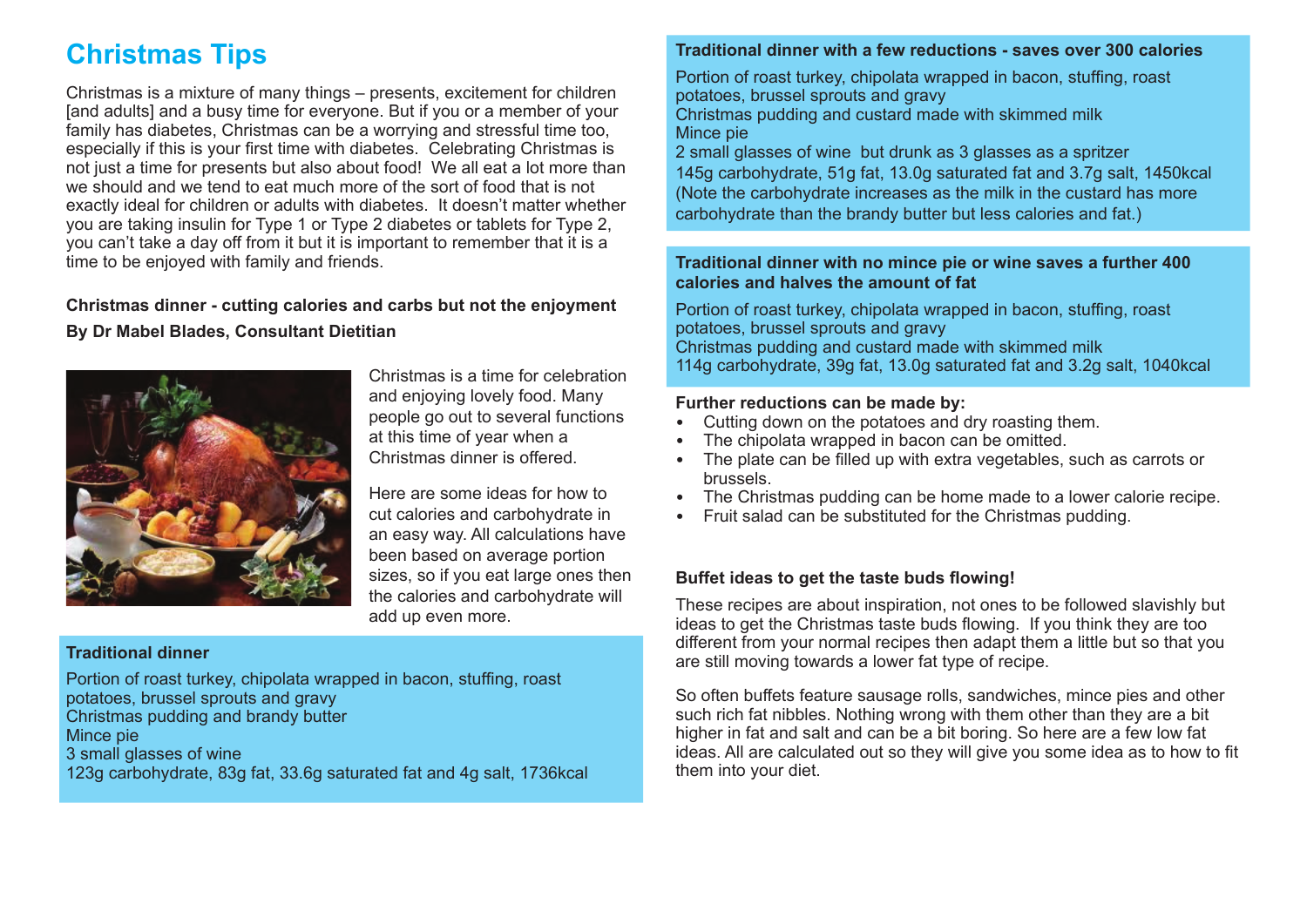#### **Vegetable Kebabs** (Portions – 12 kebabs)

4 large carrots 24 cherry tomatoes 1 large cucumber

#### **Method**

Slice the carrots into thin strips using a cheese slicer the type that cuts very thin slices or you may have a food processor that does this - watch your fingers! .

Chop the cucumber into chunks. (You could also make the cucumber into very thin slices).

Thread the slices of carrots onto skewers, making loops of them interspersing with cherry tomatoes and cucumber.

#### **Typical nutritional content per kebab**:

26 kcal, 5g carbohydrate, 0g fat, 0g saturated fat, 0g salt

**Variation** - you can put other vegetables or a selection of fruits on skewers or slice up the vegetables and eat with a dipping sauce. Try experimenting.

#### **Teriyaki kebabs** (Portions - 12 kebabs)

450g/1lb lean sirloin or rump steak cut into long strips.

#### **For the marinade**:

60ml/4tbsp light soy sauce 15ml/1tbsp. sesame oil 15ml/1tbsp orange juice 1 x 2.5cm/1 inch piece fresh root ginger, peeled and grated 1 garlic clove peeled and crushed (optional)

#### **For the dipping sauce**:

100ml/ 3 ½floz prepared plum or sweet chilli sauce, plus 1tsp sesame seeds.

#### **Method**

Mix all the marinade ingredients together in a small bowl and set aside.

Thread the beef strips onto 12metal or wooden skewers (previously soaked in water if wooden ones).

Place in a shallow dish and pour over the marinade mixture. Cover and marinate in the refrigerator for up to 1 hour.

Cook the skewers under a preheated moderate grill according to your preference, turning occasionally. Normally 6 minutes per side for well done.

Make up the dipping sauce and drizzle over the cooked kebabs or put in a bowl for dipping.

#### **Typical nutritional content per kebab**:

These kebabs are mainly protein – really tasty and not high in fat. They are around the same calories as many chocolates but much more filling.

62 kcal, 1g carbohydrate, 2g fat, 0.7g saturated fat, 0.1g salt

Variation - intersperse the beef with vegetables or even use pieces of cooked chicken or the leftover turkey

**Hot and tasty potatoes** (Portions—12 depending on the size of the potatoes)

450g of salad potatoes or baby potatoes cut into wedges Chopped thyme and parsley or any other herbs you fancy.

Typical nutritional content per kebab:

10ml light soya sauce 10ml sesame oil

#### **Method**

Put all the ingredients into a plastic bag, shake well. Place potatoes on a baking tray, lightly oiled or onto grease proof paper and bake at the top of a hot oven.

**Typical nutritional content per portion**:

35 kcal, 6g carbohydrate, 1g fat, 0.2g saturated fat, 0g salt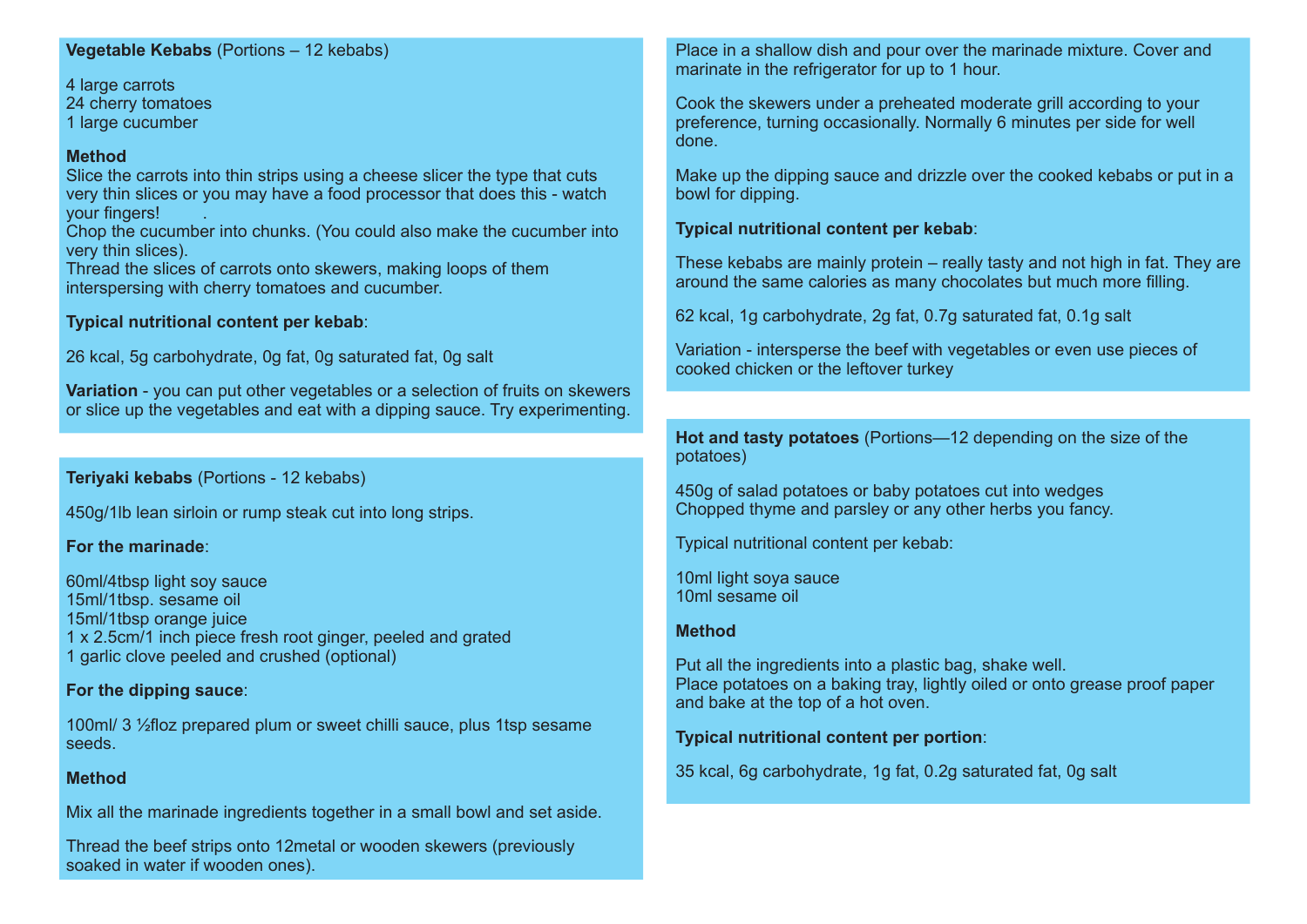#### **Nutty Nibbles** (Portions 20)

100g/4oz almonds 100g/4oz plain popped corn 1tsp sesame seeds 1tbsp honey 1tbsp sweet chilli 1tsp sesame oil

## **Method**

Mix the seeds, honey and sweet chilli. Put the oil in a non- stick pan, add the nuts and corn. Add the seeds, honey and sweet chilli mixture. Lightly cook – tossing so the corn and nuts are coated. Place in a dish and serve warm.

#### **Typical nutritional content per portion**:

69 kcal, 4g carbohydrate, 5g fat, 0.5g saturated fat, 0g salt

**Variation** - pop corn is fabulous as a snack and it is so easy to make in a pan or popcorn maker, lovely warm and perhaps flavoured with a drop of vanilla essence or grated parmesan. It makes a good alternative to crisps and other savoury snacks.

# **Cucumber pockets** (12 portions)

1 large cucumber – choose a straight one. 50g/2oz low fat Philadelphia or other low fat soft cheese. Paprika about half a teaspoon

#### **Method**

Cut the cucumber into 12 pieces.

Hollow out a small piece on one side and fill with the cheese. Sprinkle with paprika.

#### **Typical nutritional content per pocket**:

These look really pretty and are virtually carbohydrate free as well as less calories. I saw the idea in Philadelphia and adapted it.

11 kcal, 1g carbohydrate, 0g fat, 0g saturated fat, 0g salt **Variation** - fillings like humous or pate can be used as an alternative.



#### Christmas Pudding

Having looked at most luxury style Christmas puddings as well as recipes for homemade ones using traditional ingredients like suet, I found that most provided around 600kcals and 80g carbohydrate per portion. I was given the challenge of developing a lower calorie and carbohydrate pudding.

This is what I made and it makes 8 small portions and each portion provides 204kcal

43g carbohydrate, 1.4 g fat, 0.3g saturated fat and 0.3g salt. It was quick to make and also cheap.

#### **Ingredients**

200g dried mixed fruit 100ml water 10 ml red wine 1 tbsp oat bran 1 tbsp black treacle 200g self raising flour 1 tsp mixed spices 1 420g can of prunes drained 1 egg

## **Method**

- Mix the wine and water together.
- Pour the dried fruit into a dish then pour on the wine and water mixture.
- Leave overnight in the fridge. This soaking step is important as it plumps up the fruit.
- To this mix add the oat bran and return the dish to the fridge
- Take the stones out of the prunes and puree if you have not got a liquidizer, a potato masher works well.
- Add to the mix, then add the treacle and mix through.
- Sift together the flour and spices and add to the mix.
- Finally beat in the egg.
- If the mix seems a bit dry add a little skimmed milk.
- Pour into a one and a half pint basin and smooth down or alternatively pour into 8 small basins.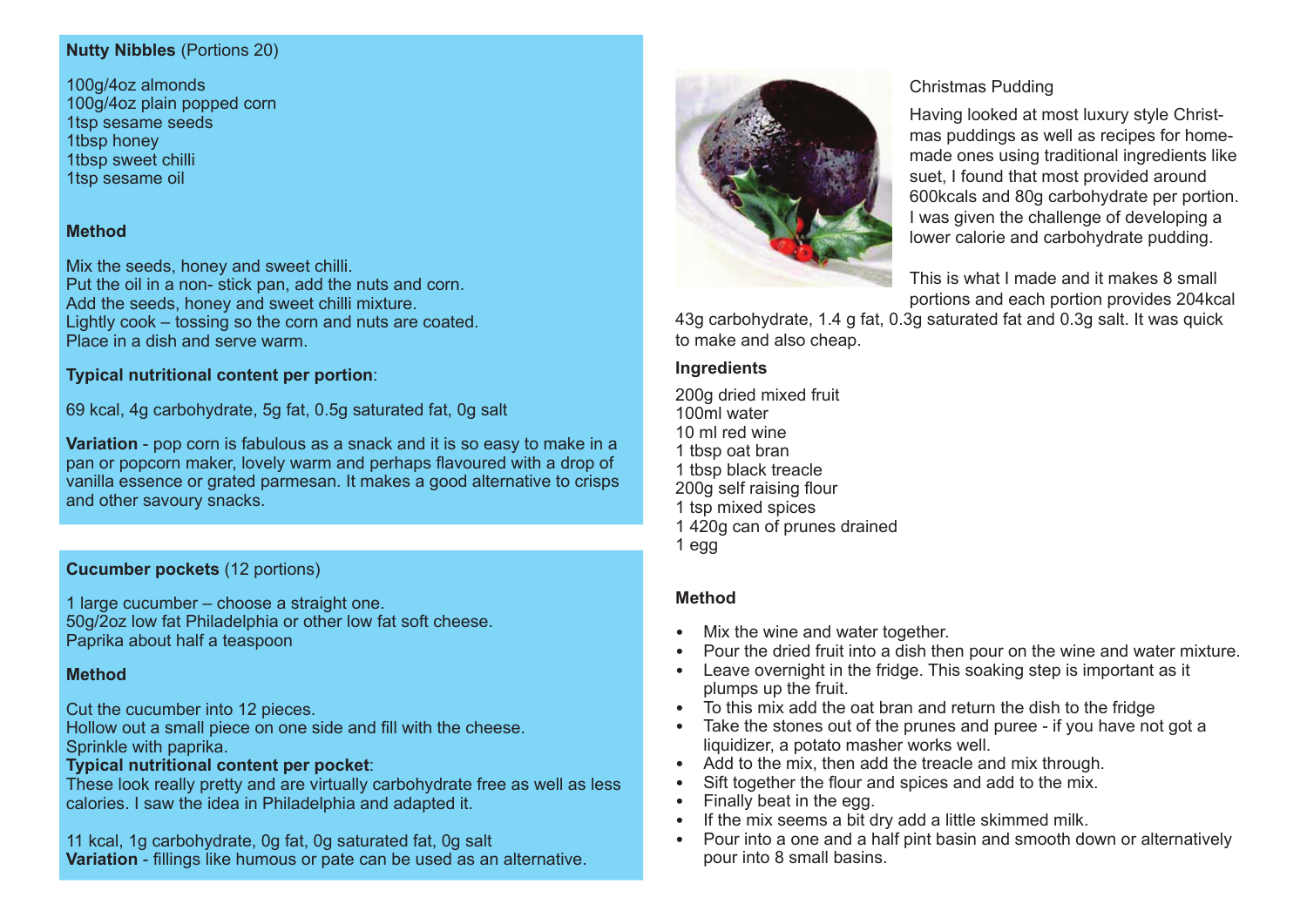# **Cooking times**

Put in the microwave and cook for 7 minutes on high.

Take out of the microwave and let stand for 5 minutes.

Cook again for 7 minutes on high and again let stand.

Test the inside is cooked with a knife or skewer – if not cooked, then cook again for 5 minutes and allow to stand, then check it.

The smaller puddings will cook more quickly and so will a pudding in a shallower basin.

If you do not want to cook in a microwave, it can be baked for an hour in a medium oven in a covered basin standing in a bowl of water.

Serve with custard or ice cream or as it is very low in fat a little brandy butter

NOTE: The pudding will not keep for long so freeze it or cook a day or so before required.

# **Variations**

- You can use all wine, port or brandy to soak the fruit if you wish but this will boost the calories. If you do not want to use alcohol soak the fruit in apple juice
- Extra fruit can be added to the mixed dried fruit dried cranberries are nice.
- If you want to have a cold pudding, the mixed dried fruit with added cranberries soaked in alcohol or fruit juice goes well with vanilla ice cream. You can even layer this up in a pudding basin and freeze it.
- If you want to use pureed apples instead of the prunes it will give a paler colour.
- If you do not want to cook a pudding then many of the supermarkets economy puddings seem to be lower in calories than the luxury ones.

...........................................

# **Remember!**

- Excitement tends to lower blood glucose levels, this especially applies to children with Type 1 diabetes.
- Stress tends to raise blood sugars.
- Eating more than usual can raise blood sugars.
- Exercise lowers blood sugars, so a walk after a big Christmas dinner will help to lower them.
- Try to keep meal times as near as possible to your usual times but if meals are later, then remember to have a snack.
- Avoid keeping extra food around as this will tempt you to eat what you want, when you want.
- Maintain your blood glucose testing routine as far as possible and test more often if you're eating frequently or at irregular times.
- Stay active exercise reduces stress, burns excess calories and helps control blood sugars.
- Pamper yourself whether this is taking a relaxing bath or curling up with a book, make time for yourself as this can help to prevent holiday stress from building up. Get plenty of rest to prevent holiday tiredness.

...........................................

• Planning – make sure that you have enough insulin and other medications to cover the Christmas and New Year holidays.

# **Treating a Christmas hypo**

The standard treatment for a hypo [hypoglycaemia, low blood glucose] is a glass of orange juice but if it is a mild hypo and you are able to eat and drink, then have chocolate as a treat. Chocolate contains more fat which slows down the action of its sugar content, but it is Christmas after all! [See IDDT Leaflet 'Hypoglycaemia' for general advice on hypoglycaemia.]

...........................................

# **Then there's alcohol!**

When you drink, your liver decreases its ability to release glucose so that it can clean the alcohol from your blood. Because glucose production is shut down, hypoglycaemia [low blood sugar] becomes a risk for people with diabetes, particularly if you drink on an empty stomach or shortly after taking insulin or glucose-lowering tablets. It takes two hours for just one ounce of alcohol to metabolise and leave your system so the risk continues long after your glass is empty.

## **Facts about alcohol and diabetes:**

- Alcohol lowers blood glucose levels so increasing the risk of hypoglycaemia [low blood sugars] not just while drinking but also over the next 24 hours or longer.
- Alcohol impairs judgement, so you may not realise that you are hypo and will not treat it with sugary food. You may also be mistaken for